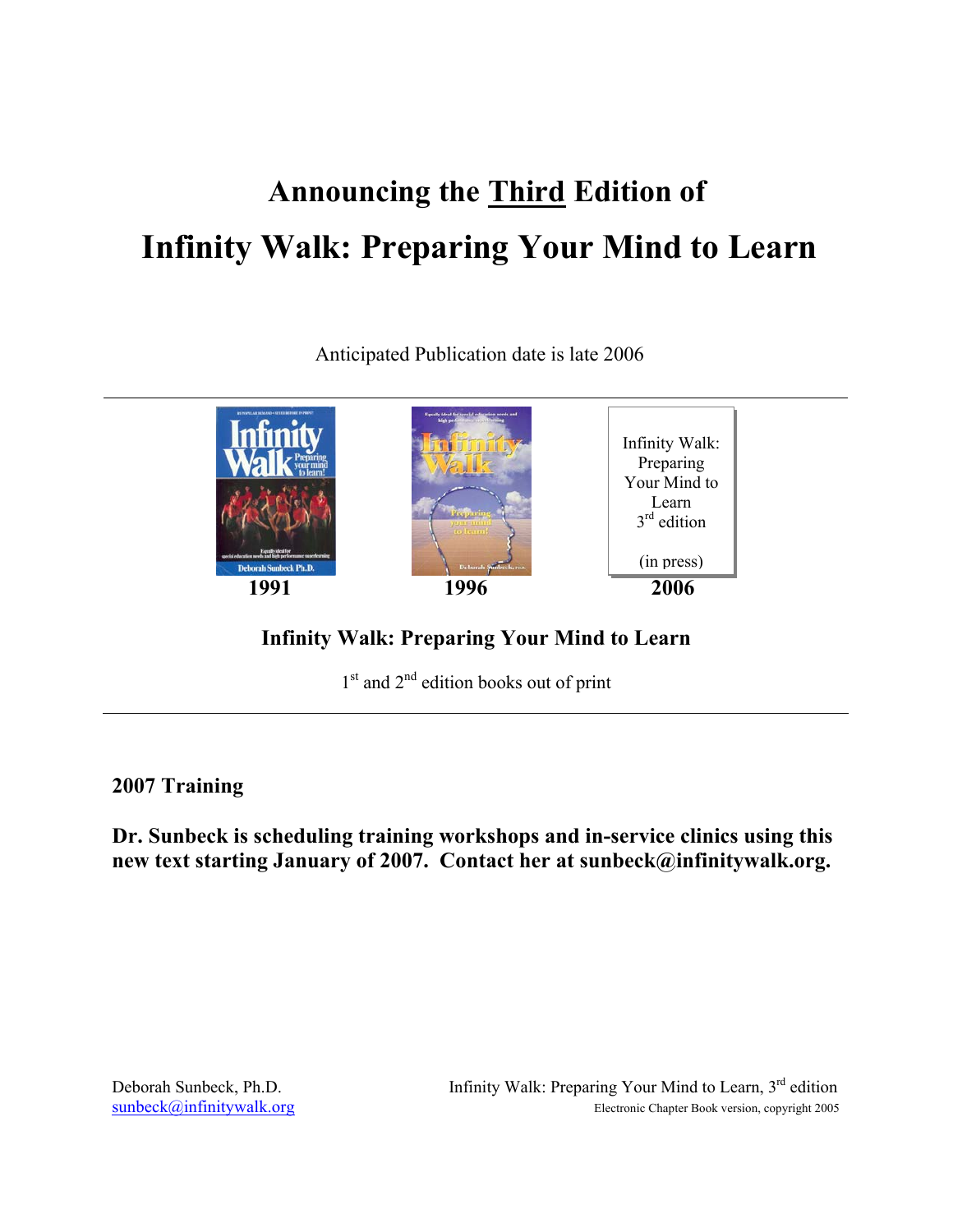#### C H A P T E R 1

# The Illusion of Learning Problems

# Now you see them

### Now you don't

Sometimes a single event, a single connection with another human being can change your life's direction for years to come. Not in my wildest dreams had I ever imagined I would be writing a book.

My life had grown comfortable – a successful psychotherapy practice, a relaxed home life in a country setting, and lots of adventuresome travel. Then along came Michael. Actually it was Michael's mother, Rosemary, who fits my contact lenses who started this whole thing. Michael was 14 at that time and distraught over some problems at school. His mother, who was feeling her teenage son's pain as deeply as if it were her own, couldn't help but talk about him during one of my eye appointments.

Michael had been receiving special education assistance in school since first grade. Rosemary had been told in those early years that his learning difficulties were serious enough that he may eventually require placement in a special school. Nothing about school came easily for Michael – nothing, that is, but art class.

Michael always had a special talent for drawing. It was also his primary source of self-esteem, and that was the cause of his present crisis. He had just been told that he was not going to be able to take an art studio class the following school year because he had to take a remedial reading class, and the scheduling of the two courses conflicted. The extra reading class was a requirement because he had recently failed the New York State Reading Competency Test. The school's hands were tied unless he could pass a retake of the exam to be given in a few months. This, of course, seemed impossible to Michael.

Michael cared about doing well in school and didn't understand why it was so hard. He had learned not to show how much this bothered him, developing an image that outsiders might mistake for underachievement. Losing this art class was just too much for him. He couldn't contain his upset over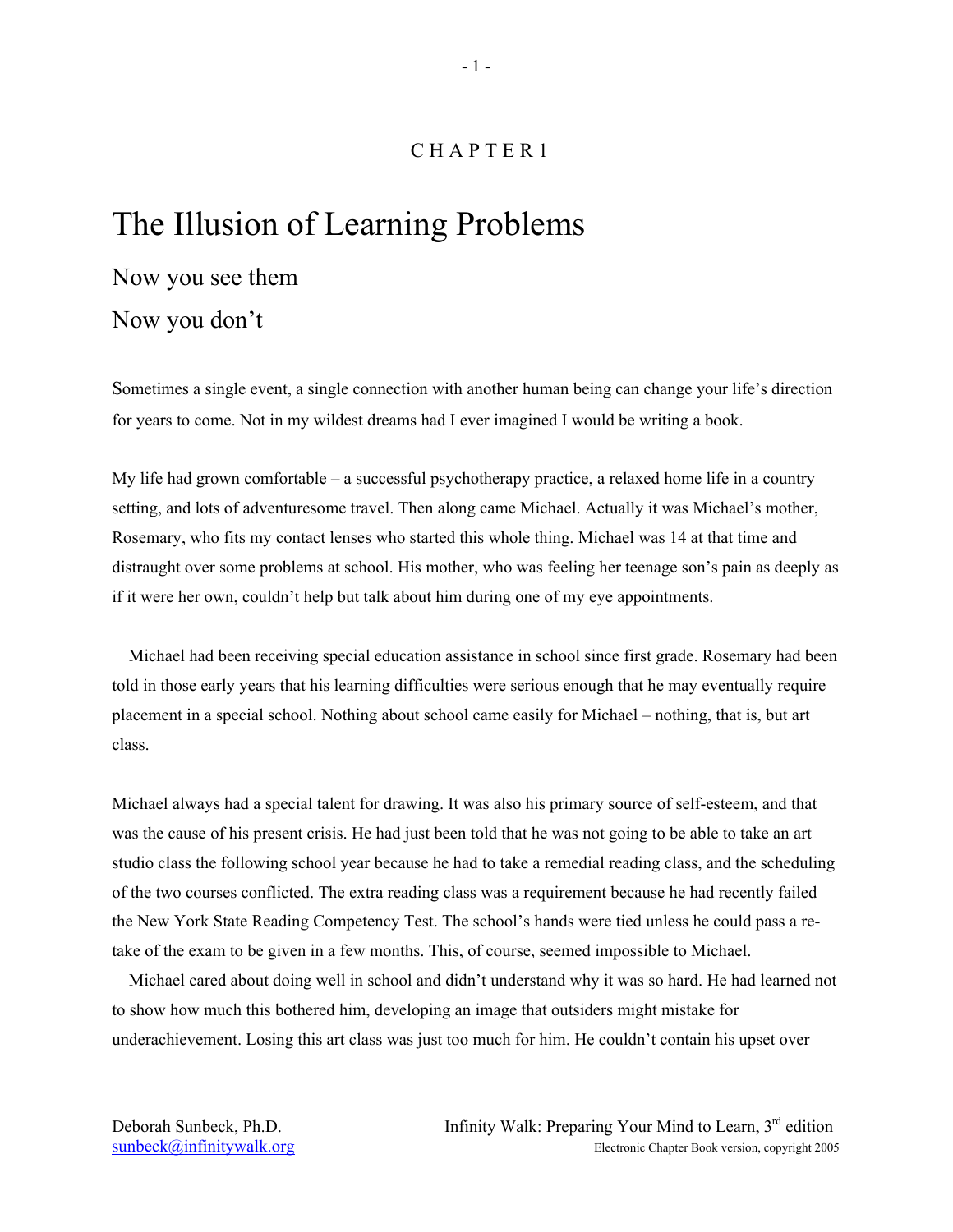having his one joy and success in school taken away. Rosemary instinctively knew how serious this loss was in her son's life.

As I sat getting my eyes examined and listened to Rosemary talk about Michael, I began to sense the growing presence of the power of Rosemary's maternal instinct electrifying the room. This woman was speaking from the depths of her being. She was talking life and death, not of the body, but of the spirit of her child. She knew his spirit would suffer if his art talent was ignored. She knew it would wither a little more every time he sat through that extra reading class, continuing to fail at what he believed he could not do, while feeling punished by the loss of the one class he loved and in which he could excel. Rosemary was radiating an incredibly powerful combination of rage over the helplessness of the situation and total love for this boy. I had to offer to help.

Up to this point my clinical interests had focused on psychophysical health – that is, body-mind beliefs and habits that affect our physical health. The field includes such a vast array of clinical challenges that I never dreamed I would branch out farther. A single week might include stress management for an anxious executive healing from bypass surgery; pain relief imagery for a person in the final stage of cancer or for a migraine sufferer; and helping a person find an emotional source of their body's physical discomfort when doctors could find no medical cause.

I loved my work. People who were referred to my private practice were ready to learn to befriend their strengths and to develop a sensitive relationship with their inner needs. They wanted to claim their given right to be self-directed, and break free of limiting habits that blocked success and drained joy from their life.

It was the mid-1980's and the "self-empowerment – human potential movement" that had started a decade earlier on the west coast was just beginning to find its way into the clinical practices of respectable New York licensed psychologists. Interest in altered states of consciousness had already been professionally legitimized, partly through the efforts of a biofeedback research lab at the prestigious Menninger Clinic. Duke University was researching psychic phenomena. Stanford University was busy analyzing the hypnotic experience. And, some of the most exciting professional conferences being offered were taught by first generation students of the late Dr. Milton Erickson, founder of modern medical and clinical hypnosis.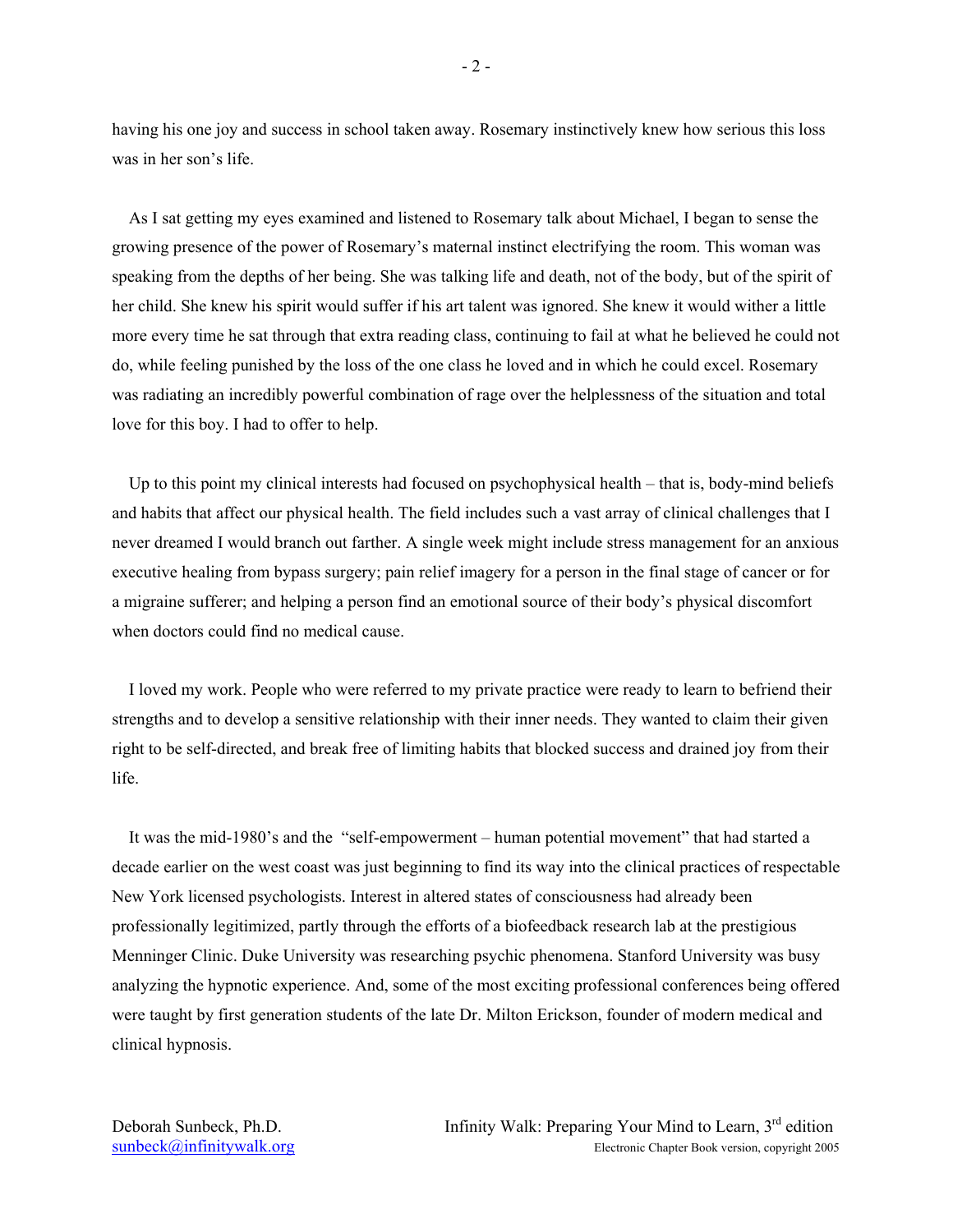I , like many clinicians, was in hot pursuit of the elusive power of the "unconscious." A vacation in the typical sense of the word's meaning paled in contrast to attending new seminars and workshop offerings in "psychosomatic medicine" (now an outdated term). These professional continuing education glimpses into "the possible" were only the beginning for many of us. Longer vacations became experiential field trips to the source of phenomenal stories of healing. Many went to India, Nepal, or the Philippines in hopes of witnessing human potential actualized through psychic phenomena and spontaneous healing. Insider reports on the questionable legitimacy of certain far away psychic and healing practices were already circulating word-of-mouth among my colleagues by the time I had built up my clinical practice enough to afford such indulgent adventures. Duly cautioned, I shopped around carefully and decided to limit my vacation time and funds to healers who allowed a patient's doctor to be present in order to validate spontaneous healing through a comparison of before and after medical test results.

By the time I was sitting in Rosemary's contact lens examining room hearing about Michael's crisis I had already made two life changing journeys into the heart of Brazil's central mountains. I had also spent a month in the backwoods of the United States observing a mind-boggling intensive spontaneous healing method. My own clinical therapy experiences included clients who had received the medical label of "terminal" before experiencing spontaneous remissions. My knowledge and experience of "the possible" in medicine was heightened.

The thought of applying this fresh accumulation of understanding to academic learning blocks had never occurred to me. Now looking back over the last two decades it is so simply obvious to me. Whatever level of experience we are blocked from enjoying, be it physical health and comfort or learning and performance success, the blocks must be uprooted from the same source – the same brain-mind fortress that stands between our goals and our ability to make the changes necessary for success.

Rosemary and I planned a Saturday meeting with Michael at my home, wanting to avoid any discomfort on his part. My first impression as he walked through the door was a lack of physical integration. I am a daughter of a chiropractor and had, myself, trained in numerous body and movement therapies. It was through those eyes that I saw a lack of ownership of his body. His walk lacked direction and purpose. His arms hung limp from his shoulder sockets. His lower body seems unaware of where his upper body was going. His eyes appeared unavailable and unimpressed. This young man had not been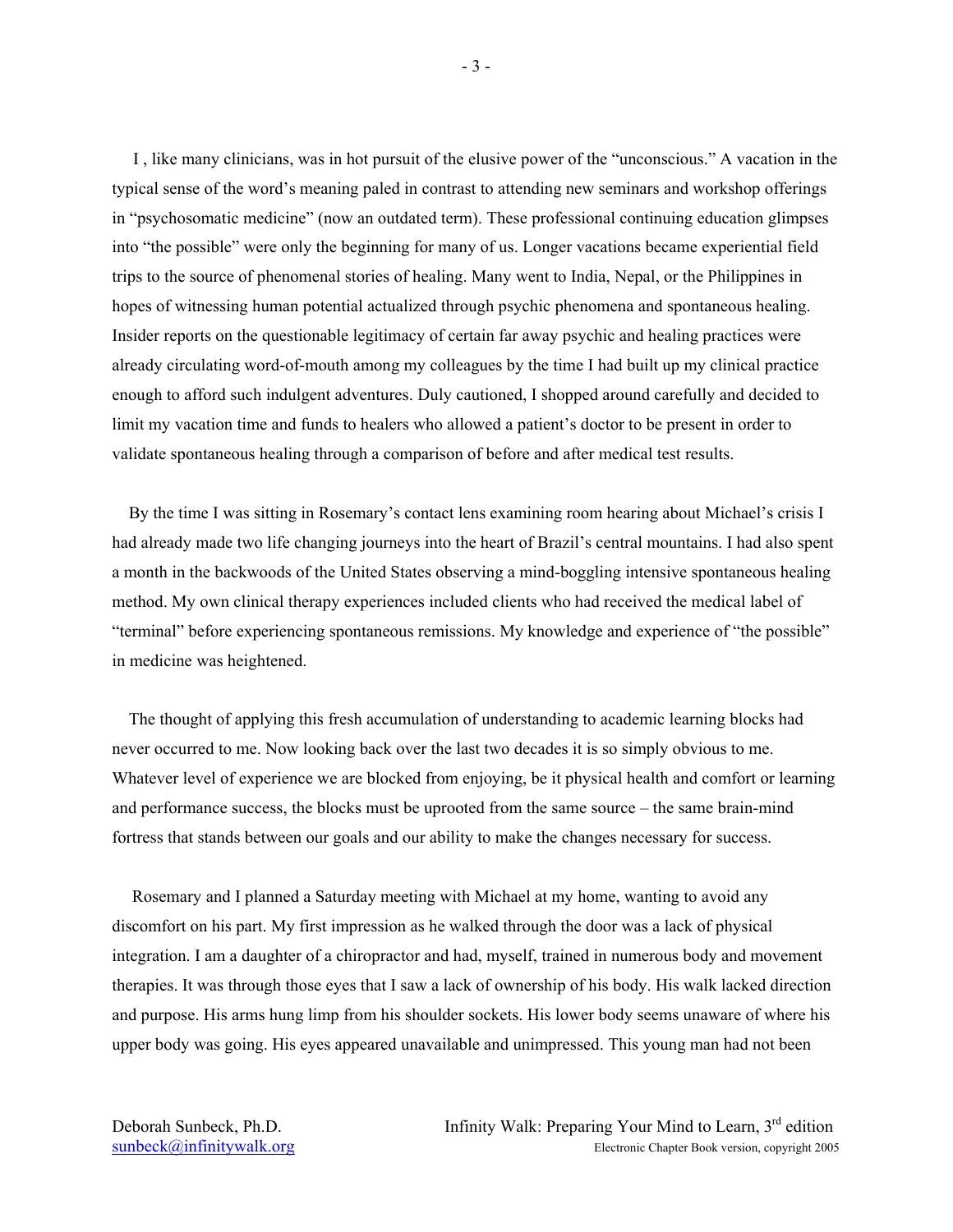developing the natural integration of physical, sensory and attention skills that must keep up, year after year, with public education. That is, he wasn't just behind in his classes; his brain was behind in developing the neural integration that it needed BEFORE successful learning can be possible.

As we settled into a comfortable space to sit and talk, my thoughts turned inward for guidance. I was use to helping people make positive shifts in how they thought and felt. These positive mental and emotional shifts could happen in a flash, given the right insight. I knew that shifts in beliefs and emotions often preceded spontaneous physical healing of the body. However, the idea of using these same healing concepts to successfully remediate (catch-up) and even accelerate normal stages of sensorimotor (sensory and motor) and cognitive development was foreign to the field of education. *Development, human development, brain development, early childhood development. Everything I had ever read about the stages of natural human development flooded my own neural circuits.* The natural progression of physical and cognitive development is known to occur in slow sequential stages of predictable growth. There was no expectation among professionals that remedial physical and cognitive training would happen any faster. Yet spontaneous shifts in physical health could be very rapid. Why not expect the same of "cognitive health?" Was not the root of cognition also in the brain-mind interface?

My momentary mental absorption must have signaled to Michael that he was temporarily out of the spotlight. From the corner of my eye I caught a sparkle in his eyes as he took the liberty of surveying the interior architecture of my living room. There was a fire inside him waiting to be channeled. He had not intended to share its existence with me, but I glimpsed it, and it gave me the drive that I needed to push forward.

I decided to throw out traditional clinical approaches to a first session and get very real with Michael. I told him about my own childhood memories of school, and how difficult the early school years had been for me. He seemed to listen with interest, so I continued. I shared the worst of my school memories, holding no childhood embarrassment back. Rosemary found her way into the conversation too. She had her own unpleasant memories of academic fears and failures. A lively three-way exchange of school related "war stories" led to laughter. We were sharing in a mutual understanding that cemented our bond that day, and began our commitment to explore the possible together.

We next talked about how our brains felt when they were not learning. Michael said his felt "fuzzy" in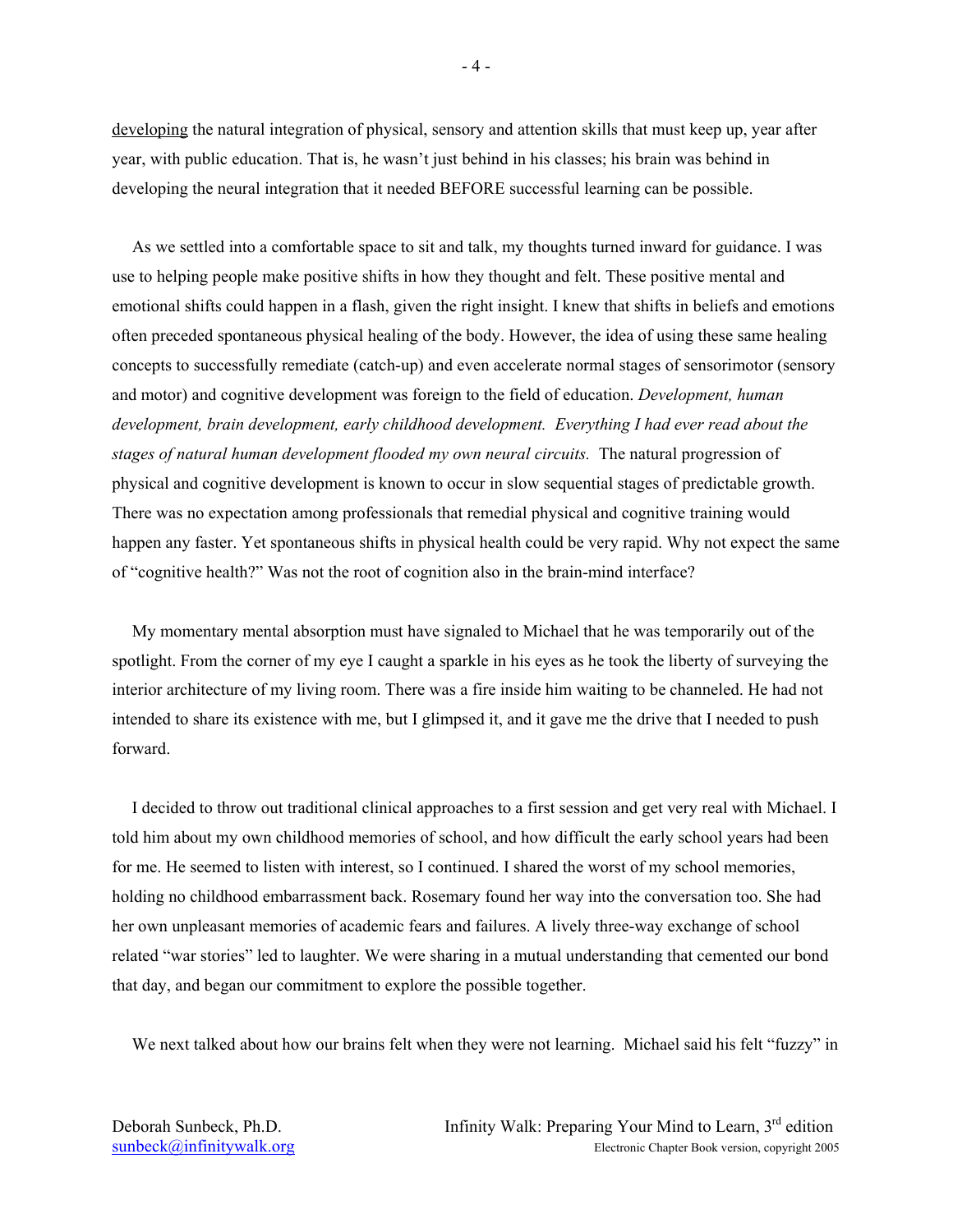school most of the time. Rosemary's word for her memory of the feeling was "spacey." I had felt "in trance" many of my early school days. Sitting in front of homework brought on these same feelings for all of us. Something in our heads wasn't ready to do whatever it was suppose to do when students learn easily and naturally.

 I also asked Michael and his mother to remember times when learning something had been easy. We all seemed to know the feeling of when our brains were really "clicking" and "humming along". When everything inside seemed to flow and things just came out right. Michael said it felt like diving into a cool swimming pool inside his head. We all agreed that when our brains were feeling fully awake and pleasantly excited, it seemed easiest to learn. Michael had a body memory of what it felt like when things came easily; he just didn't know how to create it or sustain it. Our task became clearer as we talked. Years of putting curriculum in front of Michael had been fruitless with his mind feeling fuzzy in its presence. Instead, I needed to concentrate on creating a way for Michael to learn to call forth the feeling his brain was capable of experiencing that felt like diving into cool refreshing water. I knew that if he could access this feeling when presented with academic challenges his capacity to learn would develop naturally and rapidly.

 Making this happen would require not only a complete overhaul in how Michael thought and felt about school: it would also require real developmental growth in the neurological functioning of his brain. I was confident, after meeting Michael, that he could do it. I reasoned that if people can have major health breakthroughs and direct and accelerate their own physical healing process, then accelerating the necessary brain's development and mental outlook to catch-up in academics should also be possible.

Michael, Rosemary, and I met for 7 one-hour weekly visits in my home. By the third week Michael was reporting changes on every level. He received his first test score ever of 100% correct on a spelling test; he reported that his concentration was improved; and his oral reading was improving so rapidly that I began tape-recording him for documentation. Michael also reported feeling more athletic in gym class, and even his drawing was showing more sophistication. The proof his school needed however, would be determined by a single exam. He got that proof. He passed the re-take of the New York State Reading Competency Test well above the cut-off. He had his first taste of life from the vantage point of the comfortable middle bulge of the statistical bell curve that told him he scored as well as most New York State students in his grade. Michael experienced the end of the "impossible" in his life.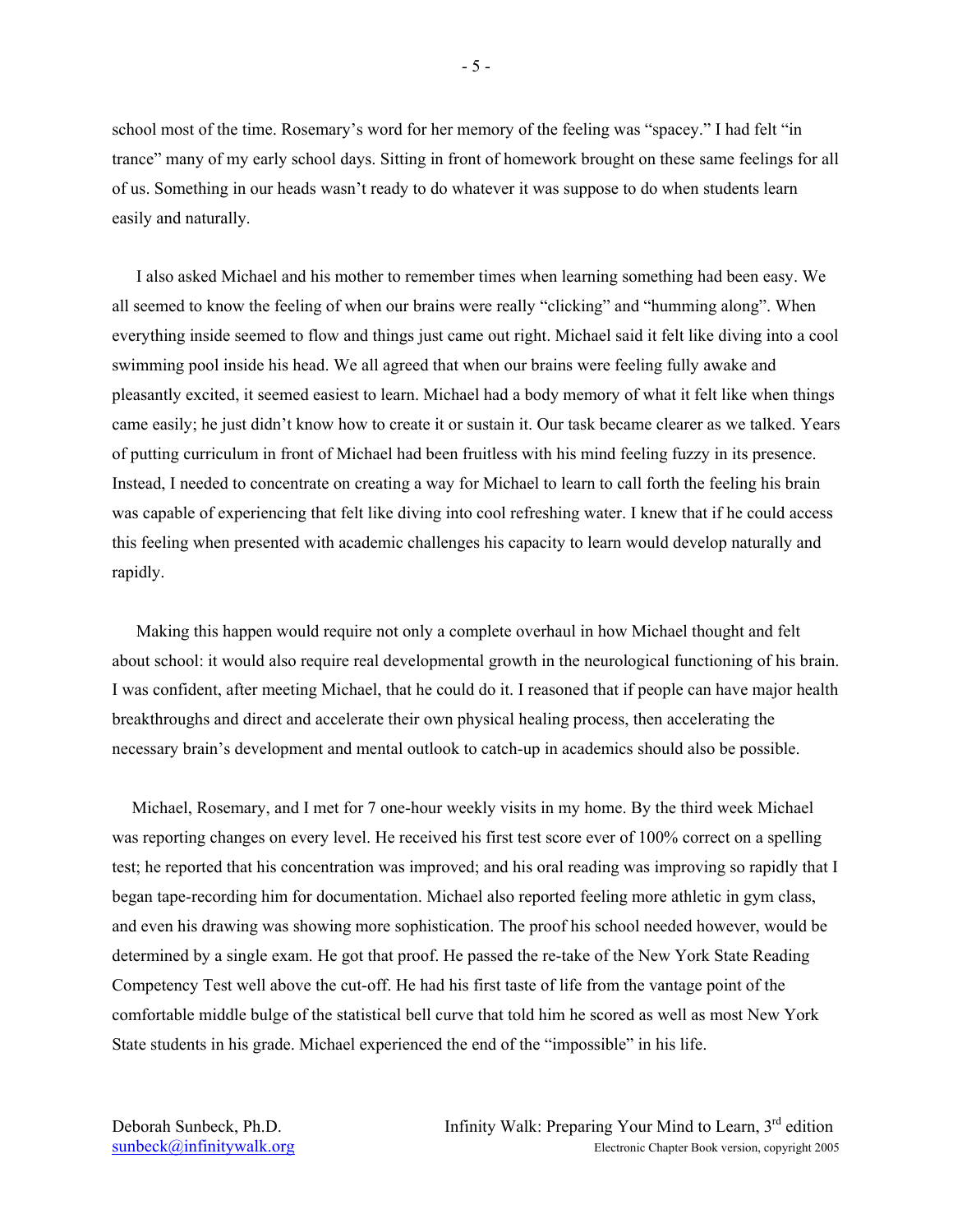Michael earned back his art studio class. However, he didn't stop there. That spark that I saw in him the first day we met had become a roaring blaze of momentum. The next school term he made honor roll for the first time in his life. He joined the art staff of the school newspaper, and with a renewed confidence in himself, was elected as a representative of school council, all in the same year. As Michael began to enjoy his body working with him and for him, he developed an interest in martial arts and became quite skilled in body-mind mastery of intention. Michael's art talent also continued to flourish, and upon graduating from high school he entered an art college on scholarship. After that, he was off to Orlando, Florida, for a career start in computer animation and graphic design. Today, Michael enjoys painting original wall and ceiling murals of staggering dimension, detail, and artistry; and, Rosemary who is still my contact lenses specialist is one proud mother. Examples of Michael's current works end this chapter, as well as a sample of his illustrations from the original 1991 Infinity Walk text. To respect Michael's privacy please direct inquiries about his availability as an artist through Dr. Sunbeck's office.

Fourteen years ago, in the first edition of Infinity Walk: Preparing Your Mind to Learn (1991), I ended this first chapter with the following: "Your very existence is already a miracle. Your brain has infinite potential. I am placing in your hands the owner's manual." Though the language is very 1980's, the message still applies.

We all have extraordinary potential. Our brain and mind are the resources with which we have been given to work. They are incredible resources, but we have to claim their power and decide how they will be used. The practice of Infinity Walk can help teach us how to gain authority over our brain-mind-body resources and master their power. To do so, however, is an act of personal courage; because, a much truer understanding of ourselves and our life choices will also be revealed. Once this happens, we can never again be satisfied with habitual thinking or mindless actions. We will not be able to settle for less than mindful intention directing a life of purposeful action.

I hope you enjoy and prosper from this  $3<sup>rd</sup>$  updated edition of the original text on Infinity Walk.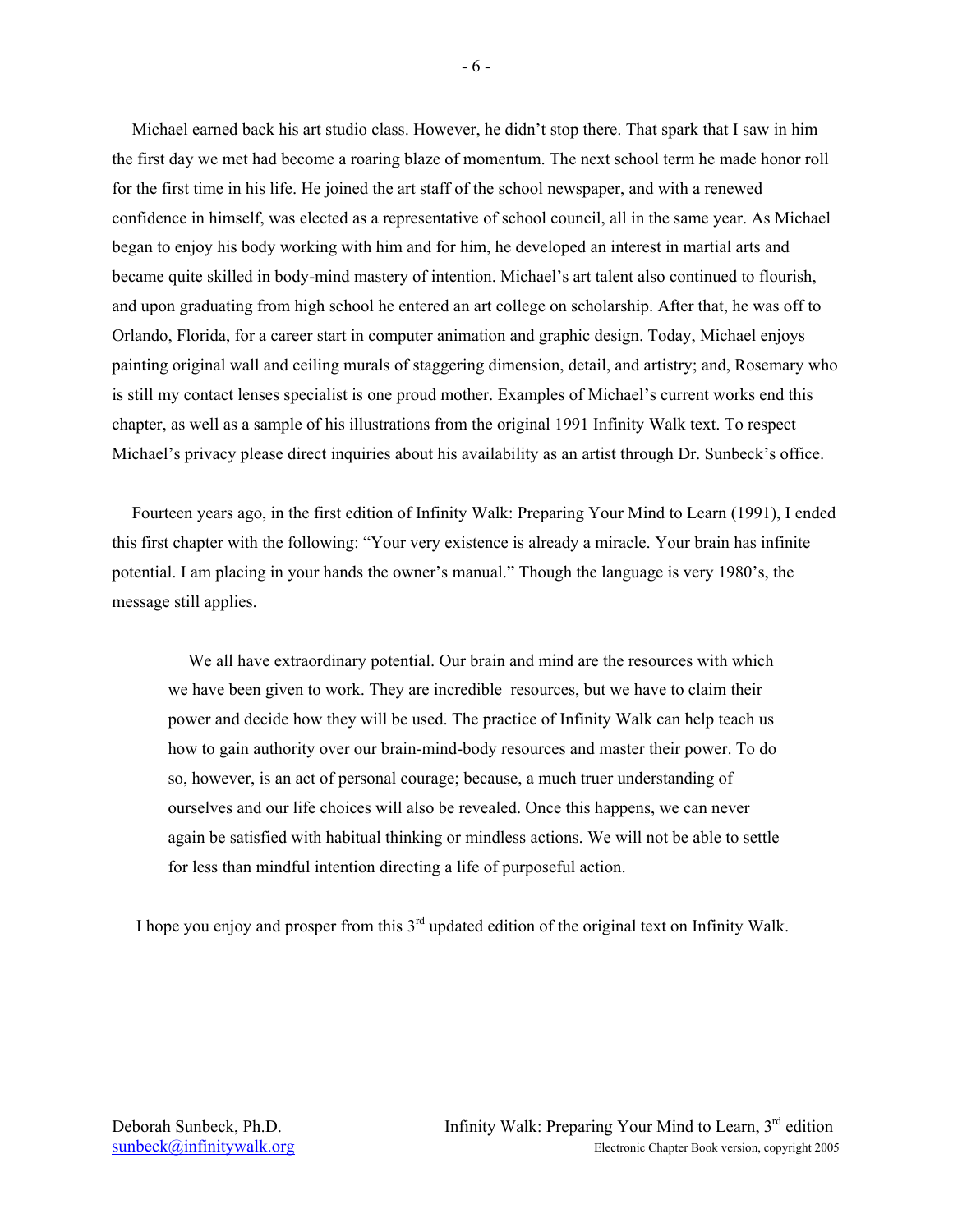### *REFLECTIONS*

### *CHAPTER 1 THE ILLUSION OF LEARNING PROBLEMS*

- 1. Think back over your early school years. What subjects came easily? Which were more difficult? How have your successes and failures in school shaped your interests, profession, and self-esteem as an adult? What areas of intellectual pursuit, creativity, and relationship-building have you ignored since your school years?
- 2. List the things you wanted to learn or master, but never felt you could, or thought they would be too difficult to bother trying?
- 3. Is there any reason you have come to believe that would prevent you from developing creative, intellectual or relationship excellence? If so, from where did this belief come?
- 4. What limiting beliefs have you been carrying around with you since your early school years? List everything you think you cannot do as an adult because you didn't show potential for them as a child.
- 5. Michael's most successful days at school were times when his brain felt refreshed, like "jumping into a swimming pool." Describe how you feel when your brain is working at its best. Do you believe you have any control over when your brain feels at its best?